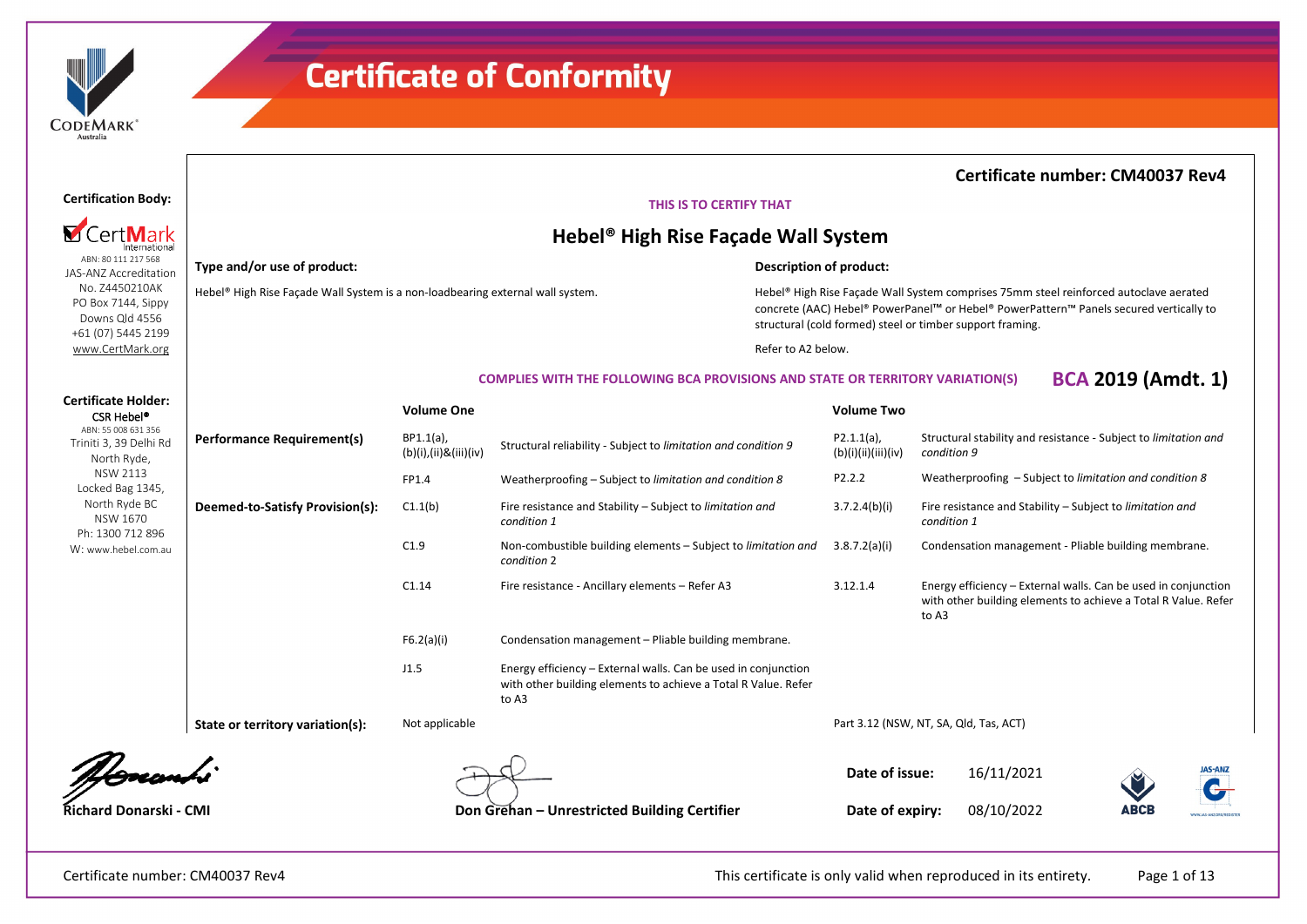

|            | SUBJECT TO THE FOLLOWING LIMITATIONS AND CONDITIONS AND THE PRODUCT TECHNICAL DATA IN APPENDIX A AND EVALUATION STATEMENTS IN APPENDIX B                                                                                                                                                                                                                  |                                            |
|------------|-----------------------------------------------------------------------------------------------------------------------------------------------------------------------------------------------------------------------------------------------------------------------------------------------------------------------------------------------------------|--------------------------------------------|
|            | <b>Limitations and conditions:</b>                                                                                                                                                                                                                                                                                                                        | <b>Building classification/s:</b>          |
| 1.         | Compliance with FRL is dependant on the system components being as specified in A3. Any deviation from the tested specimen or the variations outlined in A3<br>do not form part of this Certificate of Conformity.                                                                                                                                        | Class 1a, 1b, 2, 3, 4, 5, 6, 7, 8, 9 & 10a |
| 2.         | The non-combustibility requirements of C1.9 only apply where this system is installed using steel stud frames. Where timber stud frames are used, this system<br>may only be installed where concession for timber framed construction apply, in the NCC.                                                                                                 |                                            |
| 3.         | The wall systems using 75mm Hebel® PowerPanel™ or Hebel® PowerPattern™ have not been tested and certified for impact loading from windborne debris in<br>Region C and D as denoted in AS 1170.2:2011. The building designer should take into consideration internal pressure resulting from dominant openings.                                            |                                            |
| 4.         | The installation of the systems must be in accordance with the CSR Hebel® Design and Installation Guide - HELIT015Oct21 as outlined in A5 Installation<br>requirements of this Certificate of Conformity.                                                                                                                                                 |                                            |
| 5.         | Design certification for earthquake loading compliance in accordance with AS 1170.4:2007 excludes Meckering Regions and Island Regions as stipulated in Table<br>3.2 of AS 1170.4:2007. Components approved under this certificate are not part of the seismic-force resisting system. Stud wall support frame to be designed<br>and certified by others. |                                            |
| 6.         | A 5mm thick galvanised continuous shelf angle; grade G250 is required fixed to the edge of the Hidden Slab Edge system with the distance between the external<br>face of the panel and the slab face not exceeding 125mm.                                                                                                                                 |                                            |
| 7.         | When using Hebel® PowerPattern™, a layer of 16mm thick CSR Fyrchek™ plasterboard sheet is to be used for internal wall lining as per manufacturer's<br>requirements for Visible Slab Edge variation when -/180/180 FRL is required from the Hebel Side only.                                                                                              |                                            |
| 8.         | To satisfy FP1.4 & P2.2.2 via verification, the relevant design is required to meet the criteria of FV1.1 and/or V2.2.1 to the satisfaction of the Appropriate<br>Authority as defined by the NCC. The site specific building must;                                                                                                                       |                                            |
|            | (a)(i) have a risk score of 20 or less, when the sum of all risk factor scores is determined in accordance with Table FV1.1/V2.2.1a; and<br>(a)(ii) not be subjected to an ultimate limit state wind pressure of more than 2.5kPa; and<br>(a)(iii) include only windows that comply with AS 2047.                                                         |                                            |
|            | Compliance with Weatherproofing is limited to the tested specimen detailed in A3, deviations from this specimen, is subject to site specific design and approval<br>by the regulatory authority.                                                                                                                                                          |                                            |
| 9.         | This certification is limited to the use of 75mm Hebel® PowerPanel™ or Hebel® PowerPattern™ panels for the purpose of a non-loadbearing external wall<br>system.                                                                                                                                                                                          |                                            |
| 10.<br>11. | Other than the items and information listed, the remainder of the information contained in the product's literature is outside the Scope of Certification<br>The use of the certified product/system is subject to these Limitations and Conditions and must be read in conjunction with the Scope of Certification below.                                |                                            |

Scope of certification: The CodeMark Scheme is a building product certification scheme. The rules of the Scheme are available at the ABCB website www.abcb.gov.au. This Certificate of Conformity is to confirm that the relevant requirements of the Building Code of Australia (BCA) as claimed against have been met. The responsibility for the product performance and its fitness for the intended use remain with the certificate holder. The certification is not transferrable to a manufacturer not listed on Appendix A of this certificate.

Only criteria as identified within this Certificate of Conformity can be used for CodeMark certification claims. Where other claims are made in a client's Installation Manual, Website or other documents that are outside the criteria on this Certificate of Conformity, such criteria cannot be used or claimed to meet the requirements of this CodeMark certification.

The NCC defines a Performance Solution as one that complies with the Performance Requirements by means other than a Deemed-to-Satisfy Solution. A Building Solution that relies on a CodeMark Certificate of Conformity that certifies a product against the Performance Requirements cannot be considered as Deemed-to-Satisfy Solution.

This Certificate of Conformity may only relate to a part of a Performance Solution. In these circumstances other evidence of suitability is needed to demonstrate that the relevant Performance Requirements have been met. The relevant provisions of the Governing Requirements in Part A of the NCC will also need to be satisfied.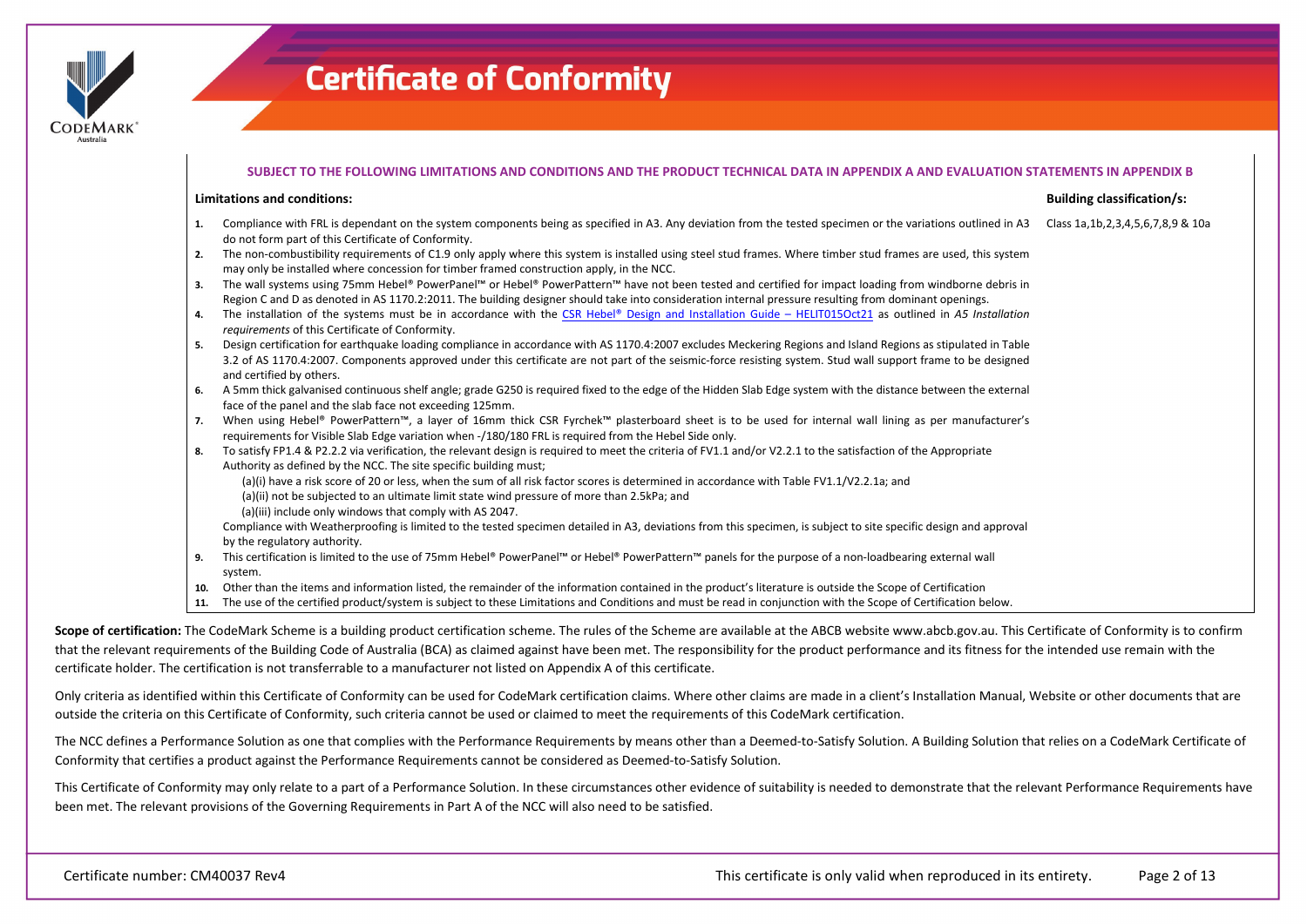

This Certificate of Conformity is issued based on the evidence of compliance as detailed herein. Any deviation from the specifications contained in this Certificate of Conformity is outside of this document's scope and the installation of the certified product will not be covered by this Certificate of Conformity.

**Disclaimer:** The Scheme Owner, Scheme Administrator and Scheme Accreditation Body do not make any representations, warranties or guarantees, and accept no legal liability whatsoever arising from or connected to, the accuracy, reliability, currency or completeness of any material contained within this certificate; and the Scheme Owner, Scheme Administrator and Scheme Accreditation Body disclaim to the extent permitted by law, all liability (including negligence) for claims of losses, expenses, damages and costs arising as a result of the use of the product(s) referred to in this certificate.

When using the CodeMark logo in relation to or on the product/system, the Certificate Holder makes a declaration of compliance with the Scope of Certification and confirms that the product is identical to the product certified herein. In issuing this Certificate of Conformity, CertMark International has relied on the experience and expertise of external bodies (laboratories and technical experts). Nothing in this document should be construed as a warranty or guarantee by CMI, and the only applicable warranties will be those provided by the Certificate Holder.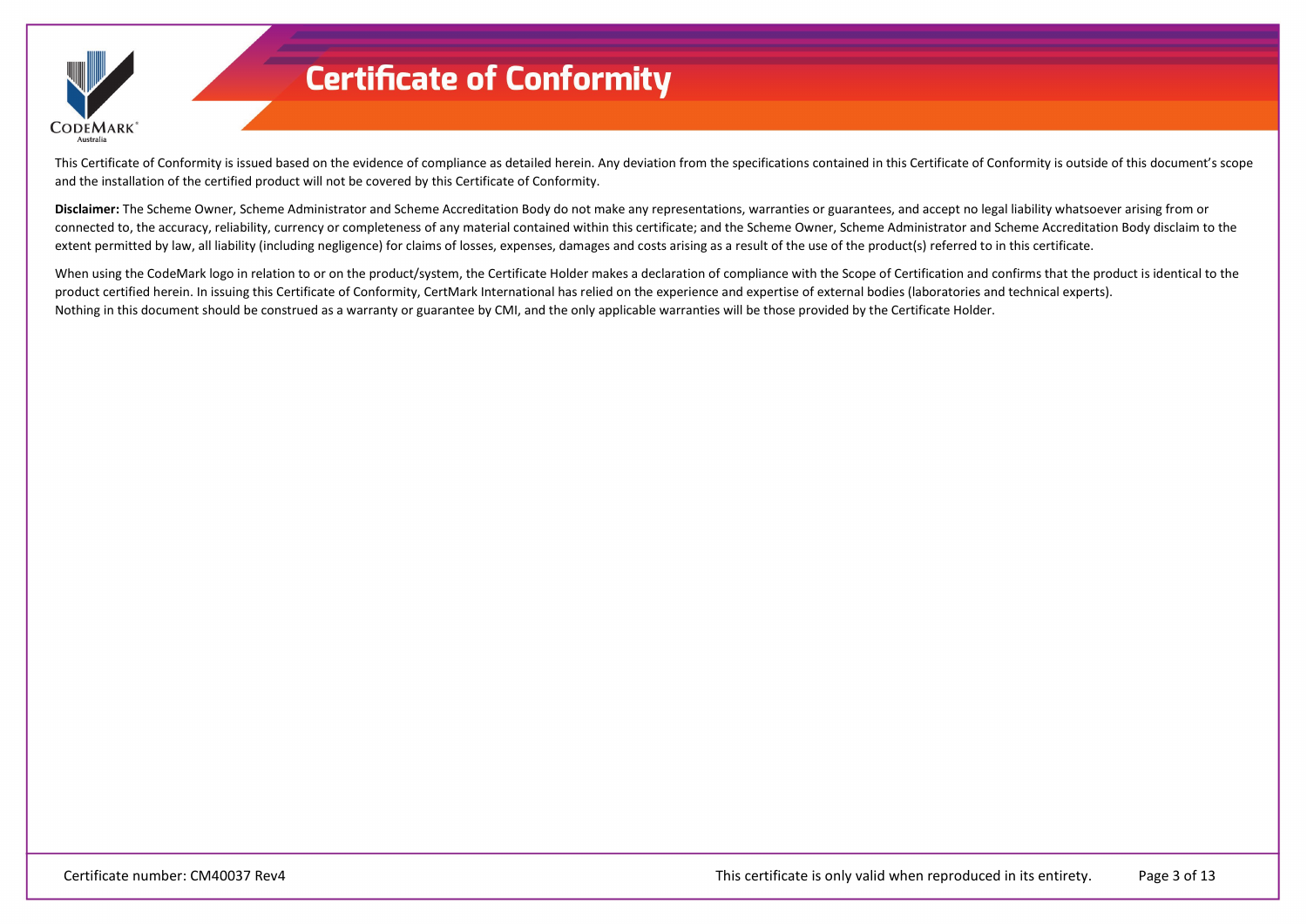**CODEMARK** Australia

### **APPENDIX A – PRODUCT TECHNICAL DATA**

### **A1 Type and intended use of product**

As per page 1.

### **A2 Description of product**

### Hebel® PowerPanel™ or Hebel® PowerPattern™ High Rise Façade Wall System Components

| Product                                      | <b>Description</b>                                                                                                                                                |                                                                                                                                                                             |  |  |  |
|----------------------------------------------|-------------------------------------------------------------------------------------------------------------------------------------------------------------------|-----------------------------------------------------------------------------------------------------------------------------------------------------------------------------|--|--|--|
|                                              | Thickness:                                                                                                                                                        | 75 <sub>mm</sub>                                                                                                                                                            |  |  |  |
|                                              | <b>Standard Width:</b>                                                                                                                                            | 600mm                                                                                                                                                                       |  |  |  |
|                                              |                                                                                                                                                                   | 2500, 2550, 2700, 2800, 2850, 3000, 3300mm (square edge, single mesh)                                                                                                       |  |  |  |
| Hebel <sup>®</sup> PowerPanel™               | Standard Length:                                                                                                                                                  | 3600, 4200mm (T&G, caged mesh)                                                                                                                                              |  |  |  |
|                                              |                                                                                                                                                                   | Tolerance: ±5mm                                                                                                                                                             |  |  |  |
|                                              | Reinforcement:                                                                                                                                                    | 4 x 4mm longitudinal steel bars                                                                                                                                             |  |  |  |
|                                              | Nominal Dry Density:                                                                                                                                              | 510 kg/m <sup>3</sup>                                                                                                                                                       |  |  |  |
|                                              | Thickness:                                                                                                                                                        | 75mm (10mm routed into Hebel® PowerPanel™ to form Hebel® PowerPattern™)                                                                                                     |  |  |  |
|                                              | <b>Standard Width:</b>                                                                                                                                            | 600mm                                                                                                                                                                       |  |  |  |
| Hebel <sup>®</sup> PowerPattern™             | Standard Length:                                                                                                                                                  | 3000, 3050, 3100, 3300mm                                                                                                                                                    |  |  |  |
|                                              | Reinforcement:                                                                                                                                                    | 4 x 4mm longitudinal steel bars                                                                                                                                             |  |  |  |
|                                              | Nominal Dry Density:                                                                                                                                              | 510 kg/m3 (when using Hebel® PowerPanel™ panels)                                                                                                                            |  |  |  |
| Hebel <sup>®</sup> PowerProfile <sup>®</sup> | Universal backing clip:                                                                                                                                           | Fixed to the Hebel® PowerPanel™ and a powder coated aluminium profile snaps onto the clip                                                                                   |  |  |  |
| Rondo Steel Stud Framework                   | Zinc coated steel studs, noggings and head and base tracks are used to create separated stud framework. All steel stud framework components are to be designed in |                                                                                                                                                                             |  |  |  |
|                                              | accordance with framing manufacturer's specifications, and AS/NZS 4600:2018                                                                                       |                                                                                                                                                                             |  |  |  |
| Hebel <sup>®</sup> High Rise Façade Top      |                                                                                                                                                                   | Top Hats are used to fix the Hebel® PowerPanel™ or Hebel® PowerPattern™ AAC Panel to the structural support framing. 50mm x 4.8m x 0.75mm BMT (also used as cavity          |  |  |  |
| Hat                                          | baffle)                                                                                                                                                           |                                                                                                                                                                             |  |  |  |
| Hebel <sup>®</sup> Shelf Angle               |                                                                                                                                                                   | Used in the hidden slab edge system. It is the responsibility of the project engineer to confirm suitability of the angle, connection system and durability performance and |  |  |  |
|                                              |                                                                                                                                                                   | additional protection requirements. 150mm x 100mm x 3m x 6mm                                                                                                                |  |  |  |
| Fasteners & Fixings                          |                                                                                                                                                                   | Fixing of Top Hat to steel framing; 10-16x16mm Hex Head self drilling screw.                                                                                                |  |  |  |
|                                              |                                                                                                                                                                   | Fixing of Hebel® PowerPanel™ or Hebel® PowerPattern™ Panel to top hat 14-10 x 100 bugle head type 17 OR 14-10 x 90 hex head type 17 screw                                   |  |  |  |
| Hebel <sup>®</sup> Adhesive                  |                                                                                                                                                                   | Hebel® Adhesive is used for gluing the Hebel® PowerPanel™ or Hebel® PowerPattern™ AAC Panel together at vertical and horizontal joints.                                     |  |  |  |
| Hebel <sup>®</sup> Patch                     |                                                                                                                                                                   | Minor Chips or damage to Hebel® PowerPanel™ or Hebel® PowerPattern™ AAC Panel are to be repaired using Hebel® Patch.                                                        |  |  |  |
| Hebel <sup>®</sup> Anti Corrosion            |                                                                                                                                                                   | To coat reinforcement steel that has been exposed during cutting of the panels.                                                                                             |  |  |  |
| <b>Protection Paint</b>                      |                                                                                                                                                                   |                                                                                                                                                                             |  |  |  |
| Wall Wrap                                    |                                                                                                                                                                   | Bradford Enviroseal™ or DuPont™ Tyvek® HomeWrap®                                                                                                                            |  |  |  |
| CSR Fireseal™ sealant.                       |                                                                                                                                                                   | Max. 10mm wide and full depth of plasterboard lining at perimeter                                                                                                           |  |  |  |
| Selleys Fireblock XT                         |                                                                                                                                                                   | Sealant Min 10mm depth for 10mm wide joint, Min 16mm depth for 20mm wide joint                                                                                              |  |  |  |
| <b>Bradford Insulation</b>                   | Glasswool batts to AS/NZS 4859.1:2018                                                                                                                             |                                                                                                                                                                             |  |  |  |
| Gyprock® Plasterboard                        |                                                                                                                                                                   | 13mm plasterboard. For internal fire rating, Gyprock® Fyrchek is to be used                                                                                                 |  |  |  |
|                                              |                                                                                                                                                                   |                                                                                                                                                                             |  |  |  |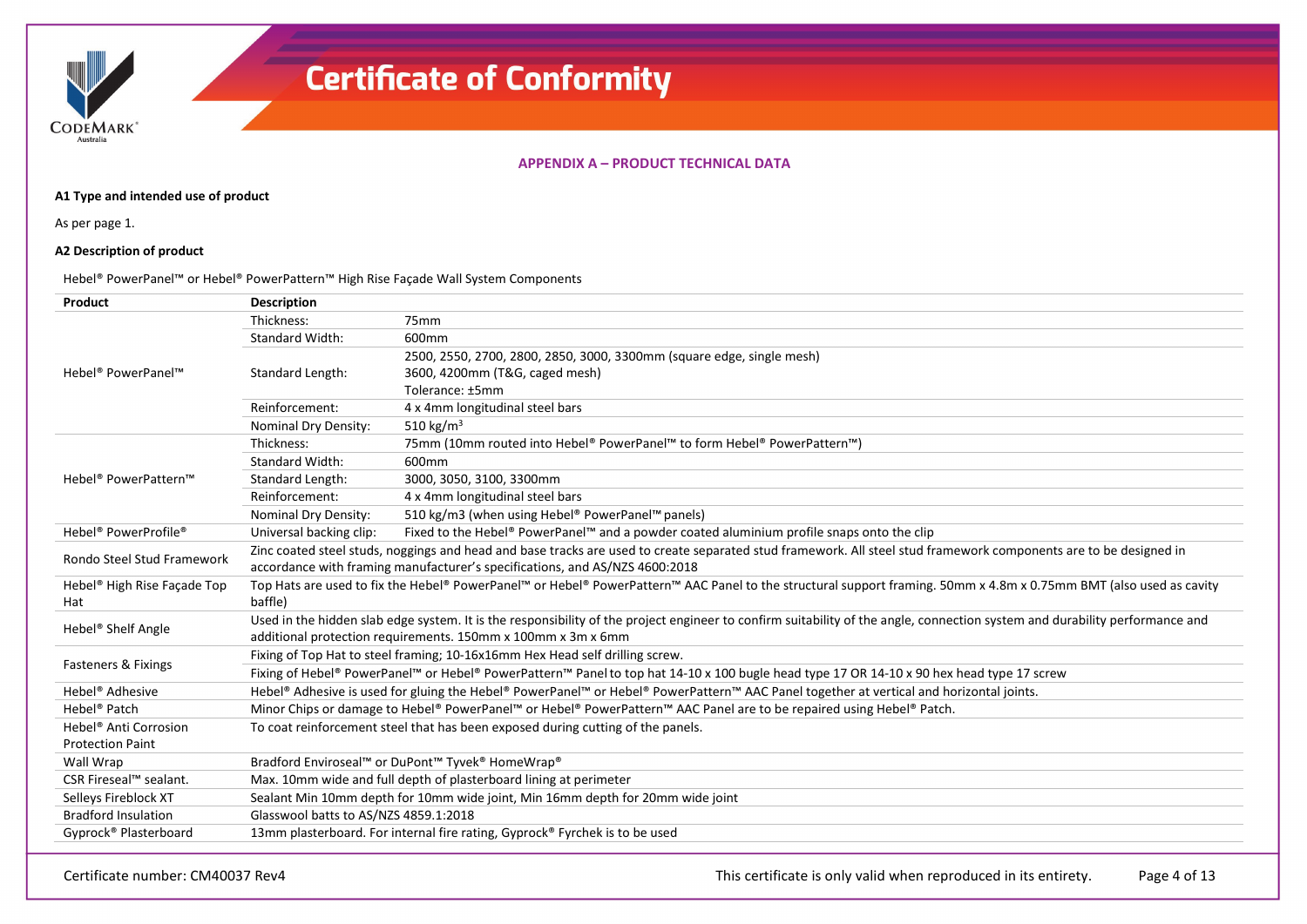

| <b>Fixings</b>     | PowerPanel to top hat - 14-10 x 100mm bugle head type 17 screw or 14-10 x 90mm bugle head type 17 screw<br>Top hat to steel framing - 10-16 x 16mm hex head self-drilling screw                                                                          |
|--------------------|----------------------------------------------------------------------------------------------------------------------------------------------------------------------------------------------------------------------------------------------------------|
| DPC/Flashing       | Plastic flashing minimum 100mm wide for wall junction and wider for base of facade wall when on exposed slab. Overlap details to manufacturer's specifications                                                                                           |
| <b>Backing Rod</b> | Backing rod (gasket) is used to enable correct filling of joints with sealant. Open cell type backing rod is recommended to enable sealant to cure from behind. The diameter<br>of backing rod must be appropriate for the width of the gap being filled |

#### **A3 Product specification**

### **Structural Reliability – Structural Reliability and Resistance**

Structural capacity design calculations for strength and serviceability requirements were carried out in accordance with the current relevant building and structural engineering codes in particular; AS 1170.2:2011 (R2016), AS 1170.4:2007, AS 4055:2012 and AS 5146.2:2018 for the Hebel® High Rise Façade Wall System using 75mm Hebel® PowerPanel™ or 75mm Hebel® PowerPattern™.

Structural adequacy of the 75mm Hebel® PowerPanel™ or 75mm Hebel® PowerPattern™ panels and their immediate fixings used for High Rise Facades with respect to CSR Hebel® Design and Installation [Guide – HELIT015APR21.](https://register.certmark.org/certificates/CSR-Building-Products/CM40037/HELIT015APRIL20_Facades_DI_Guide.pdf)

#### *Source: PACE Structural, Report No. PS21034 dated 24 April 2021.*

#### **Fire resistance and Stability**

| <b>System Component</b>                                                                                                                                                         | <b>Hidden Slab Edge</b> | <b>Exposed Slab Edge</b> | Combustibility                                                                    |
|---------------------------------------------------------------------------------------------------------------------------------------------------------------------------------|-------------------------|--------------------------|-----------------------------------------------------------------------------------|
| <b>FRAMING SYSTEM</b>                                                                                                                                                           |                         |                          |                                                                                   |
| RONDO 92 x 50 x 1.15mm BMT deflection head track (or approved equivalent)                                                                                                       | $\checkmark$            | $\checkmark$             |                                                                                   |
|                                                                                                                                                                                 | $\checkmark$            |                          | Non-Combustible                                                                   |
| RONDO 92 x 32 x 1.15mm BMT lipped studs (or approved equivalent)                                                                                                                | $\checkmark$            | $\checkmark$             | Subject component is constructed out of light gauge steel.                        |
|                                                                                                                                                                                 | $\checkmark$            | $\checkmark$             |                                                                                   |
| Timber stud framed construction (for class 1a & 10a structures), or where permitted under<br>concessions where timber framing can be used for the specified building class(es). | $\checkmark$            | $\checkmark$             | In accordance with BCA Vol 1 Concessions. Refer<br>Specification C1.1-3.10 & 4.3. |
|                                                                                                                                                                                 |                         |                          |                                                                                   |
|                                                                                                                                                                                 |                         | $\checkmark$             | Combustible                                                                       |
|                                                                                                                                                                                 | $\checkmark$            | $\checkmark$             | Complies with BCA Clause C1.9                                                     |
|                                                                                                                                                                                 | $\checkmark$            | $\checkmark$             |                                                                                   |
| 10-16mm x 16 hex head tek Top Hat fastener                                                                                                                                      | $\checkmark$            | $\checkmark$             |                                                                                   |
|                                                                                                                                                                                 | $\checkmark$            |                          |                                                                                   |
|                                                                                                                                                                                 | $\checkmark$            |                          | Subject component is constructed out of light gauge steel                         |
|                                                                                                                                                                                 | $\checkmark$            |                          |                                                                                   |
| Galvanised mechanical anchors at 600mm centres: Hilti HSA-F M10 (to fix shelf angle to slab edge)                                                                               | $\checkmark$            |                          |                                                                                   |
| Non-compressible packers to suit                                                                                                                                                | $\checkmark$            | $\checkmark$             |                                                                                   |
| <b>Backing Rod</b>                                                                                                                                                              | $\checkmark$            | $\checkmark$             | Non-Combustible                                                                   |
| Selleys Fireblock XT                                                                                                                                                            | $\checkmark$            | $\checkmark$             | Complies with BCA Clause C1.9                                                     |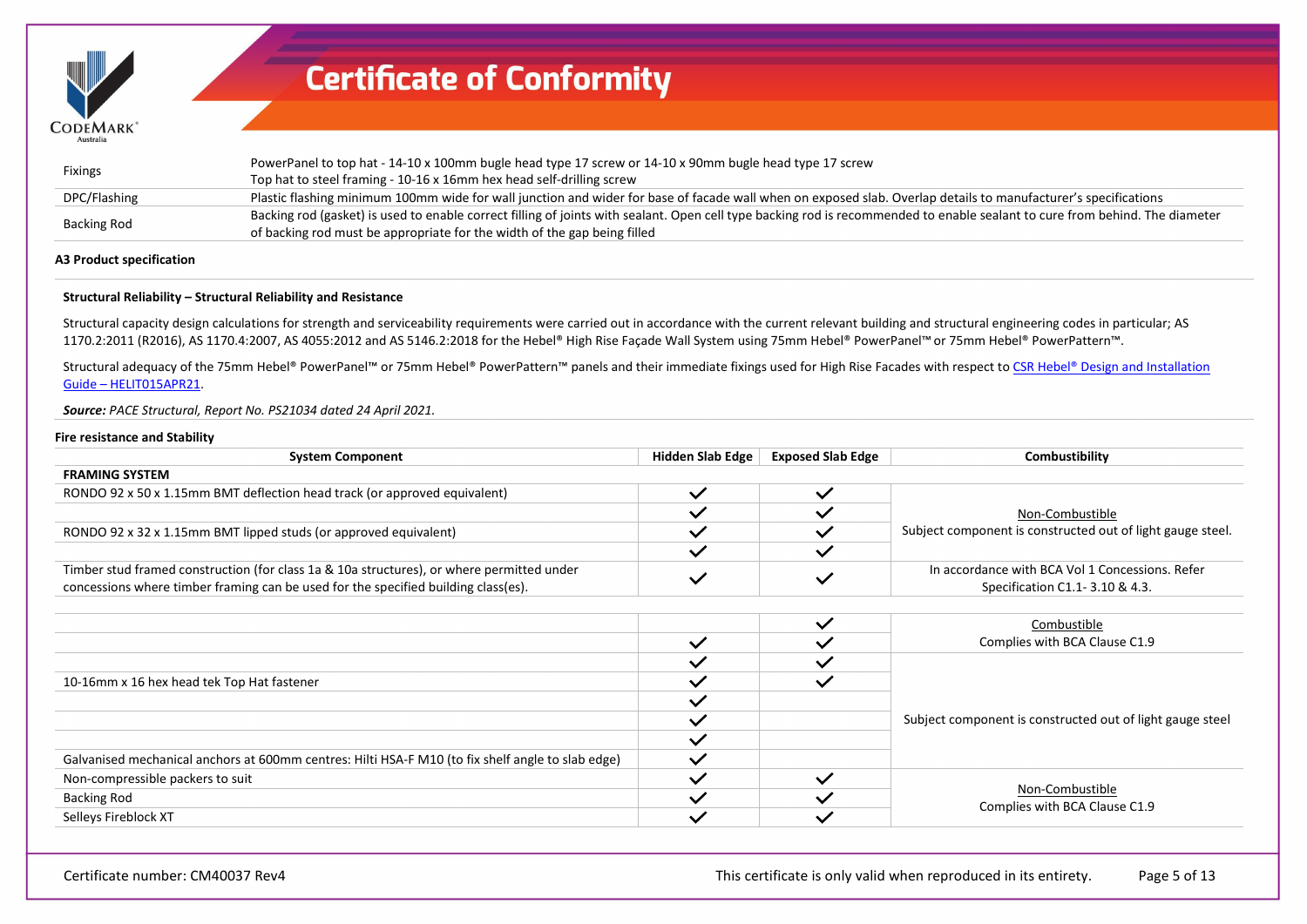| <b>System Component</b>                                                                                             | <b>Hidden Slab Edge</b> |              |                                                                                                                                               |
|---------------------------------------------------------------------------------------------------------------------|-------------------------|--------------|-----------------------------------------------------------------------------------------------------------------------------------------------|
| Hebel <sup>®</sup> AAC Panel                                                                                        | $\checkmark$            | $\checkmark$ | Subject component is constructed out of Autoclaved<br>Aerated Concrete.                                                                       |
| <b>Hebel Anti-Corrosion Protection Paint</b>                                                                        | $\checkmark$            | $\checkmark$ | Complies with BCA Clause C1.14                                                                                                                |
| Hebel <sup>®</sup> Adhesive                                                                                         | $\checkmark$            | $\checkmark$ | Subject component is constructed out of Portland cement,<br>fine sand aggregate and calcium carbonate filler.                                 |
|                                                                                                                     | $\checkmark$            | $\checkmark$ |                                                                                                                                               |
| Pressure equalization slots                                                                                         | $\checkmark$            | $\checkmark$ | Combustibility requirements not applicable                                                                                                    |
| Screw: 14-10 x 150 bugle head type 17 OR<br>Screw: 12-11 x 35 hex head for fastening top hats to timber stud frames | $\checkmark$            | $\checkmark$ | Complies with BCA Clause C1.9                                                                                                                 |
| Hebel <sup>®</sup> patch                                                                                            | $\checkmark$            | $\checkmark$ | Non-Combustible<br>Subject component is constructed out of Portland cement,<br>Calcium sulfoaluminate<br>cement and calcium carbonate filler. |
| Flashing / DPC - not supplied by CSR                                                                                | $\checkmark$            | $\checkmark$ |                                                                                                                                               |
| Gyprock plasterboard                                                                                                | $\checkmark$            | $\checkmark$ | Combustible                                                                                                                                   |
| <b>Bradford insulation</b>                                                                                          | $\checkmark$            | $\checkmark$ | Complies with BCA Clause C1.9                                                                                                                 |
| <b>HEBEL POWERPROFILE®</b>                                                                                          |                         |              |                                                                                                                                               |
| Aluminium profiles and end caps                                                                                     | $\checkmark$            | $\checkmark$ | Non-combustible                                                                                                                               |
| Universal backing clip (without tape)                                                                               | $\checkmark$            | $\checkmark$ | Subject component is constructed out of aluminium.                                                                                            |
| 3M VHB Tape GPH 110 (1.1 mm thick)                                                                                  | $\checkmark$            | $\checkmark$ | Combustible<br>Complies with BCA Clause C1.14 as discussed in Section<br>9.1.3.                                                               |
| Screw: 6G 1-3/4" (44 mm) Stainless Steel                                                                            | $\checkmark$            | $\checkmark$ | Non-combustible<br>Subject component is constructed out of light gauge steel.                                                                 |

 $\mathsf{CoDEMARK}^*$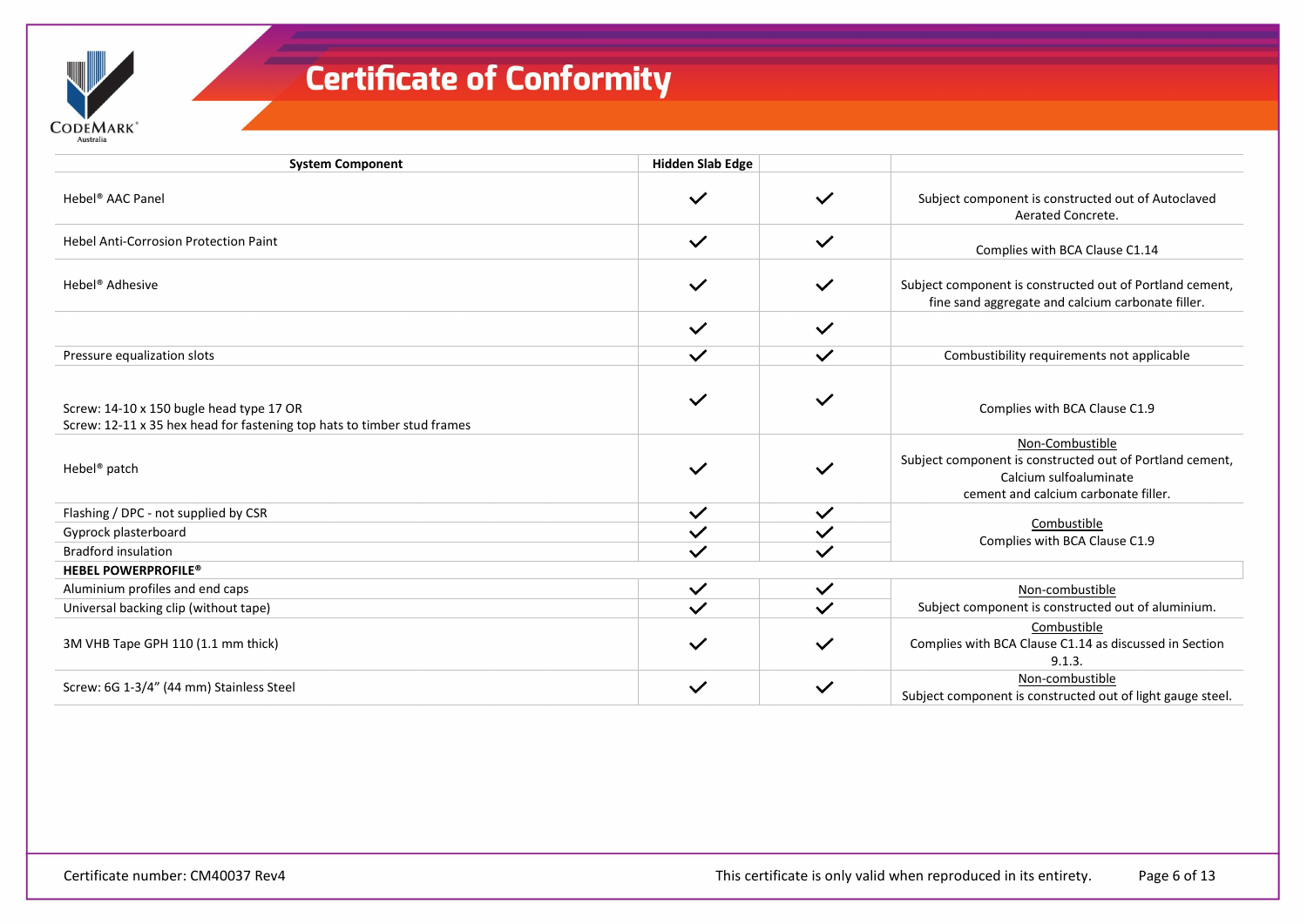

#### **Fire Resistance for various configurations of CSR Hebel® panels**

An assessment of the fire resistance of wall system comprising 75mm thick Hebel® PowerPanel™ tongue and groove panel or nil profile with various steel stud plasterboard lined wall systems on one side has been conducted in accordance with AS 1530.4-2014 based on the following schedule of assessed components:

### **FRL Assessment of Hebel® PowerPanel™**

| Item                           |              | <b>Description</b>                                                                                                                                                                          |
|--------------------------------|--------------|---------------------------------------------------------------------------------------------------------------------------------------------------------------------------------------------|
|                                | Size         | 300mm wide and 75mm thick with single reinforcement or                                                                                                                                      |
|                                |              | 600mm wide and 75mm thick with single reinforcement.                                                                                                                                        |
| Hebel <sup>®</sup> PowerPanel™ |              | Panels fitted together with either tongue and groove or nil profile arrangement in vertical orientation and laterally restrained at wall junctions and at panels ends<br>with steel angles. |
|                                | Installation | Fixed through Hebel façade top hat and connected with steel stud framed wall using two 14-10 x 100mm MP Bugle head screws per 300mm wide panel and three<br>screws per 600mm wide panel.    |
|                                |              | For nil profile Hebel® PowerPanel™ panel arrangement, the panel joint shall be maximum 3mm wide and fully filled with CSR Hebel® thin bed adhesive.                                         |
| Sealant                        | Material     | Selleys Fireblock XT sealant.                                                                                                                                                               |
|                                | Installation | Max. 20mm wide x 16mm deep on external side of Hebel® PowerPanel™ panel along top edges, between panels and bottom edge.                                                                    |
| Polyethylene Backing Rod       | Installation | Placed between panels and support construction leaving the required recess depth for the Selleys Fireblock XT sealant.                                                                      |
| Steel Stud                     | Material     | Rondo 92mm x 32mm x 1.15mm BMT lipped studs.                                                                                                                                                |
|                                | Installation | Installed at maximum 450mm centres and nogging shall be installed at mid wall height.                                                                                                       |
|                                | Material     | 50mm x 4.8m x 0.75mm BMT steel top hat.                                                                                                                                                     |
| Hebel Façade Top Hat           | Installation | Fixed to steel studs max. 150mm from ends of Hebel® PowerPanel™ panel top and bottom and max. 900mm centres in between.                                                                     |
|                                | Material     | CSR Fyrchek™ plasterboard                                                                                                                                                                   |
| Plasterboard Lining            | Installation | Linings shall be horizontally fixed to one side of steel wall framing.                                                                                                                      |
|                                | Material     | CSR Fireseal™ sealant.                                                                                                                                                                      |
| Sealant                        | Installation | Max. 10mm wide and full depth of plasterboard lining at perimeter.                                                                                                                          |
| Shelf steel angle              | Material     | Min. 5mm thick hot rolled steel angle.                                                                                                                                                      |
| CSR Hebel thin bed             | Material     | Proprietary Cementitious Mortar.                                                                                                                                                            |
| adhesive                       | Installation | Applied to the joint in the panels to full depth of panel.                                                                                                                                  |

The test specimen comprised a non-loaded timber frame of 70mm x 35mm F5 soft wood studs at 430mm centres. The top plate was bolted to the specimen-containing frame. The bottom plate was fixed with masonry anchors to the brick infill at the lower edge of the specimen. Steel top hat sections, BHP top span 22 ceiling baton, were fixed horizontally to the timber frame. The Hebel® PowerPanel™'s, 75mm thick and 600mm wide were fixed to the top hat section with 14 gauge-10 x 65 hex head type 17 class 3 screws. The individual panels were fixed with two screws through the top, three screws through the middle and two screws through the lower top hat section. The unexposed face was clad with 10mm CSR plasterboard.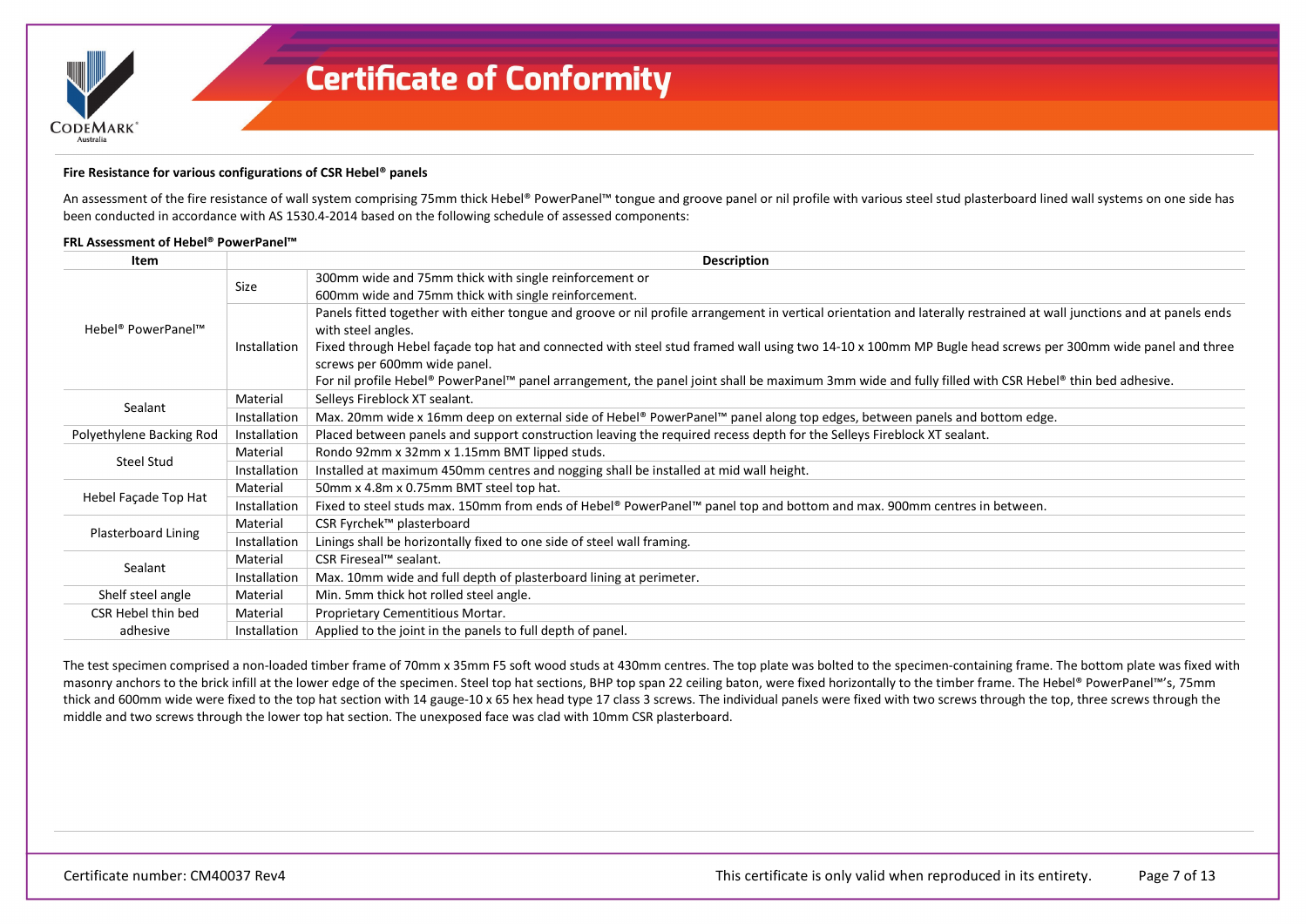

### **Assessed modifications to Hebel Façade Wall System (without routed panels):**

The following linings are subject to installation in accordance with the Plasterboard fixing requirements detailed below.

| Lining on Side 1                    | Lining on Side 2      | <b>Wall Framing</b>                                                                                                                     | <b>FRL</b>                       |
|-------------------------------------|-----------------------|-----------------------------------------------------------------------------------------------------------------------------------------|----------------------------------|
|                                     | 1 × 16mm CSR Fyrchek™ |                                                                                                                                         | $-$ /60/60                       |
|                                     | 2 × 13mm CSR Fyrchek™ |                                                                                                                                         | $-$ /90/90                       |
|                                     | 2 × 16mm CSR Fyrchek™ |                                                                                                                                         | $-120/120$                       |
| 75mm thick Hebel® PowerPanel™ panel | 3 × 16mm CSR Fyrchek™ | 92mm deep steel framing at max. 450mm centres,<br>(Subject to amended variation in Stephen Grubits & Associates; Report 113337-FSE2-r2; | $-180/180$                       |
|                                     | 1 x 10mm CSR non fire | Determination of FRL By Calculation; Dated 05/08/2021                                                                                   | -/180/180 (From Hebel side only) |
|                                     | rated plasterboard    |                                                                                                                                         |                                  |
|                                     | 1 x 13mm CSR non fire |                                                                                                                                         | -/180/180 (From Hebel side only) |
|                                     | rated plasterboard    |                                                                                                                                         |                                  |

#### **Plasterboard Fixing Requirements**

| <b>Wall Lining</b> | No. of |                                                                                                                                                                                                                                 | <b>Plasterboard installation</b>                                                                                                                                                                                             |                                                                                                                                                                                                                             |
|--------------------|--------|---------------------------------------------------------------------------------------------------------------------------------------------------------------------------------------------------------------------------------|------------------------------------------------------------------------------------------------------------------------------------------------------------------------------------------------------------------------------|-----------------------------------------------------------------------------------------------------------------------------------------------------------------------------------------------------------------------------|
| <b>Thickness</b>   | Layers | 1 <sup>st</sup> Layer (inner layer)                                                                                                                                                                                             | 2 <sup>nd</sup> Layer                                                                                                                                                                                                        | 3rd Layer (outer layer)                                                                                                                                                                                                     |
| 16 <sub>mm</sub>   |        | Screw type: S 6-18 x 30 DP screws<br>Fixed at max. 300mm centres in steel studs. The butt joins<br>shall be screwed staggered at max. 200mm centres.                                                                            |                                                                                                                                                                                                                              |                                                                                                                                                                                                                             |
| 13mm               |        | Screw type: S 6-18 x 25 DP screws<br>Fixed at max. 300mm centres in steel studs. The butt joins<br>shall be screwed staggered at max. 200mm centres.                                                                            | Screw type: S 6-18 x 40 DP screws<br>Fixed at max. 300mm centres in steel studs. The butt joins shall<br>be screwed at max. 200mm centres and staggered at 100mm.                                                            |                                                                                                                                                                                                                             |
| 16 <sub>mm</sub>   |        | Screw type: S 6-18 x 30 DP screws<br>Fixed at max. 300mm centres in steel studs. The butt joins<br>shall be screwed staggered at max. 200mm centres.                                                                            | Screw type: S 6-18 x 45 DP screws<br>Fixed at max. 300mm centres in steel studs. The butt joins shall<br>be screwed at max. 200mm centres and staggered at 100mm.                                                            |                                                                                                                                                                                                                             |
| 16 <sub>mm</sub>   | 3      | Screw type: S 6-18 x 30 DP screws<br>Fixed at max. 300mm centres in steel studs. The butt joins<br>shall be screwed at max. 200mm centres, staggered at<br>100mm and 50mm spacing between the vertical joint and the<br>screws. | Screw type: S 6-18 x 45 DP screws<br>Fixed at max. 300mm centres in steel studs. The butt joins shall<br>be screwed at max. 200mm centres, staggered at 100mm and<br>50mm spacing between the vertical joint and the screws. | Screw type: 10 x 40mm laminating screw<br>Fixed at max. 400 x 400mm grid. The butt<br>joins shall be screwed at max. 200mm<br>centres, staggered at 100mm and 50mm<br>spacing between the vertical joint and the<br>screws. |

*Source: Exova Warringtonfire; NATA Accreditation 3277; Report number 43090900.3; Fire resistance in accordance with AS 1530.4:2014; Dated 08/10/2021.*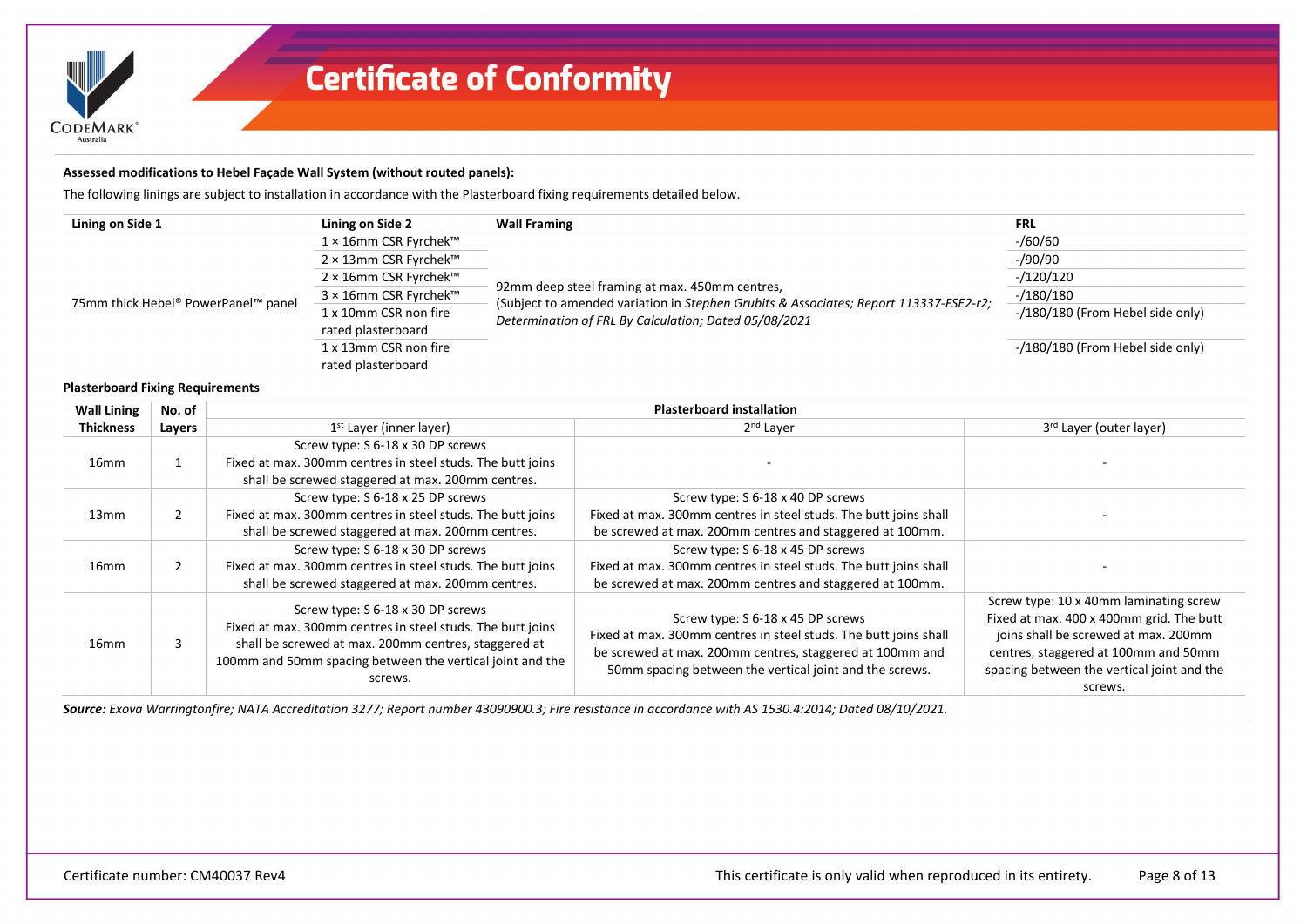

| Variations to linings and framing |                             |                              |                          |                             |
|-----------------------------------|-----------------------------|------------------------------|--------------------------|-----------------------------|
| Frame                             | <b>Orientation of panel</b> | <b>Interior Lining</b>       | <b>Direction of Fire</b> | <b>FRL</b>                  |
| Timber or Steel                   | Vertical fixed to frame*    | Standard grade plasterboard  | Outside Only             | -/60/60 or 60/60/60         |
| Timber                            | Vertical fixed to frame*    | 1 x 16mm Fyrchek             | Inside and Outside       | -/60/60 or 60/60/60         |
| Steel                             | Vertical fixed to frame*    | 1 x 13mm or 1 x 16mm Fyrchek | Inside and Outside       | -/60/60 or 60/60/60         |
| Timber or Steel                   | Vertical fixed to frame*    | Standard grade plasterboard  | Outside Only             | -/90/90 or 90/90/90         |
| Timber or Steel                   | Vertical fixed to frame*    | 2 x 13mm or 1 x 16mm Fyrchek | Inside and Outside       | -/90/90 or 90/90/90         |
| Timber or Steel                   | Vertical fixed to frame*    | Standard grade plasterboard  | Outside Only             | -/120/120 or 120/120/120    |
| Timber or Steel                   | Vertical fixed to frame*    | 2 x 16mm Fyrchek             | Inside and Outside       | $-$ /120/120 or 120/120/120 |

\*Installation requirements as per A5 of this Certificate of Conformity.

Note: Stud Spacings at 450mm or 600mm centres dependent on applied loading including wind.

*Source: IGNIS Solutions Pty Ltd; Report No. IGNS-8349 I02R04 Hebel Wall Compliance dated 17/03/2021. (Report is available upon request, contact Hebel Technical Services)*

#### **FRL Assessments of Hebel® PowerPattern**™

The assessment conducted by Stephen Grubits and Associates confirms that the below Wall Systems and arrangements could be expected to achieve the desired FRLs as per the following table, if it were tested to AS 1530.4-2014.

| <b>Wall System</b>                                        | Arrangement       | <b>FRL</b>             | Panel       | Lining/Stud Spacing                                                |
|-----------------------------------------------------------|-------------------|------------------------|-------------|--------------------------------------------------------------------|
| Hebel® PowerPanel™ façade wall system (with/without       | Hidden Slab Edge  | -/120/120 (two way)    | PowerPanel™ | 2 x 16 mm CSR Fyrchek / 450 mm                                     |
| PowerProfile <sup>®</sup> )                               | Visible Slab Edge | -/180/180 (two way)    | PowerPanel™ | 3 x 16 mm CSR Fyrchek / 450 mm                                     |
|                                                           | Hidden Slab Edge  | $-$ /120/120 (two way) | PowerPanel™ | 2 x 16 mm CSR Fyrchek / 450 mm                                     |
| Hebel® PowerPattern™ using Hebel® PowerPanel™             | Visible Slab Edge | -/180/180 (two way)    | PowerPanel™ | 3 x 16 mm CSR Fyrchek / 450 mm                                     |
| Hebel <sup>®</sup> PowerPattern™ using Hebel® PowerPanel™ | Hidden Slab Edge  | $-$ /120/120 (one way) | PowerPanel™ | 1 x 10 or 1 x 13 mm non-firegrade plasterboard                     |
|                                                           | Visible Slab Edge | -/180/180 (one way)    | PowerPanel™ | 1 x 16 mm CSR Fyrchek                                              |
| Hebel® PowerPanel™ façade wall system (with/without       | Hidden Slab Edge  | $-$ /120/120 (one way) | PowerPanel™ | 1 x 10 or 1 x 13 mm non-firegrade plasterboard / 600 mm or 450 mm  |
| PowerProfile <sup>®</sup> )                               | Visible Slab Edge | $-$ /180/180 (one way) | PowerPanel™ | 1 x 10 or 1 x 13 mm non fire grade plasterboard / 600 mm or 450 mm |

*Source: Stephen Grubits & Associates; Report No. 113337-FSE2-r2 dated 05/08/2021.*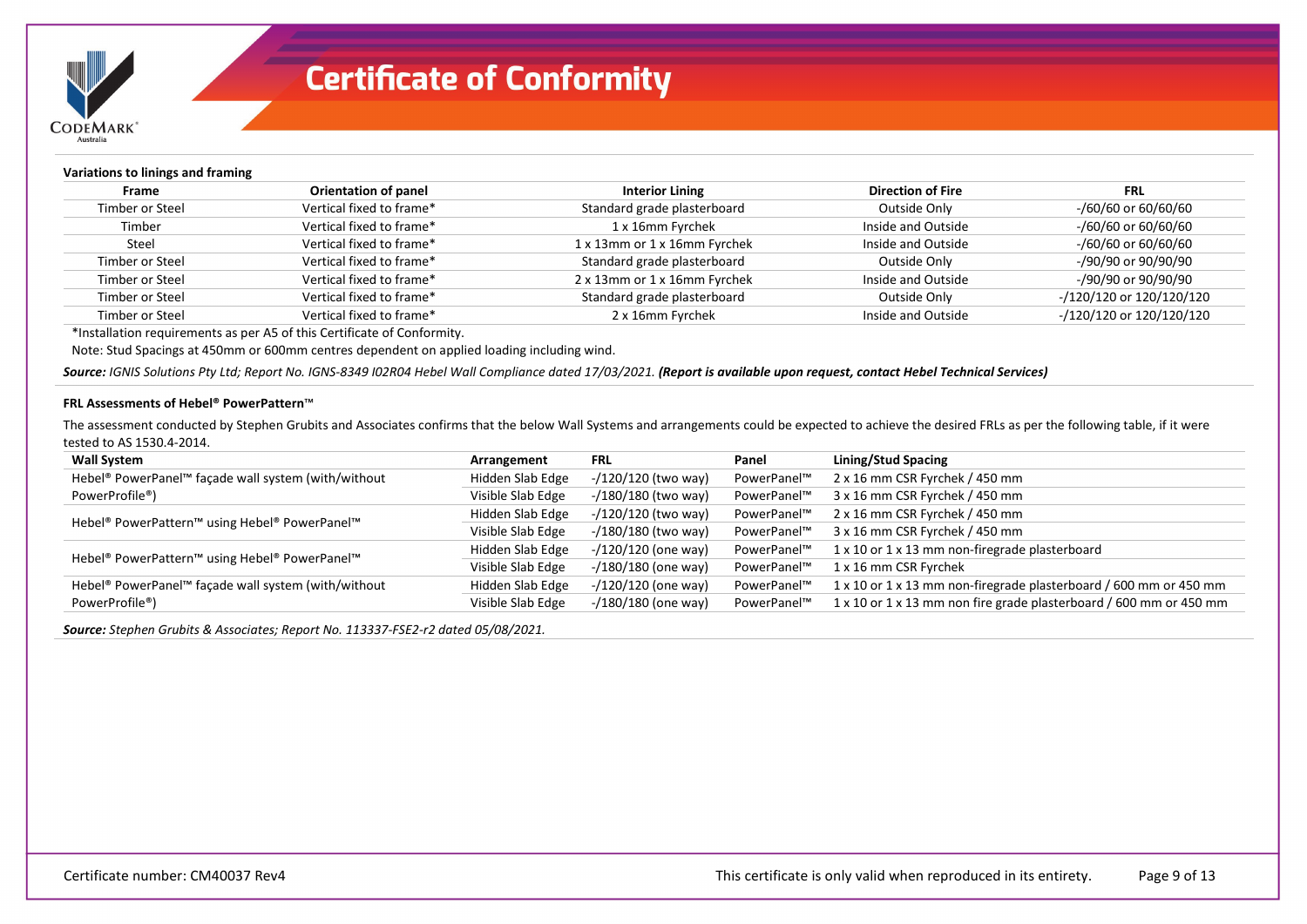

### **Thermal Properties**

### **Hebel® Vertically Installed Facade Wall System incorporating 75mm Hebel® PowerPanel™ (4% M.C)**

The below table gives Total R & Total U values for the thermally bridged whole wall surface (no glazing). The All Wall (bridged) results do not have any thermal break product present, and metal tophats cross metal studs. Assumes thermal resistance of 75mm Hebel® PowerPanel™ (dry density 510kg/m<sup>3</sup>) is R0.454 m<sup>2</sup>.K/W for 4.0% M.C. R-Values calculated per AS/NZS 4859 Parts 1 & 2:2018, Thermal insulation materials for buildings. Framing details with 92 x 32mm metal studs.

|                                                                                         |                | <b>Insul Path</b>   | <b>All Wall</b>     |                    |                              |        |
|-----------------------------------------------------------------------------------------|----------------|---------------------|---------------------|--------------------|------------------------------|--------|
| <b>Description of Specimen</b>                                                          |                | Total R, $m^2$ ·K/W | Total R, $m^2$ ·K/W |                    | Total R, m <sup>2</sup> ·K/W |        |
|                                                                                         | Winter         | Summer              | Winter              | <b>Summer</b>      | Winter                       | Summer |
| 75MM HEBEL® POWERPANEL™ (4% M.C.) SYSTEM with 50mm tophat and R2.7 Acoustigard 32 90mm  | R3.69          | R3.49               | R3.12               | R <sub>2.98</sub>  | U0.321                       | U0.336 |
| (32kg/m <sup>3</sup> ), and steel studs at 600mm centres (13mm Gyprock Plasterboard)    |                |                     |                     |                    |                              |        |
| 75MM HEBEL® POWERPANEL™ (4% M.C.) SYSTEM with 50mm tophat and R2.5 Acoustigard 20 90mm  | R3.49          | R3.29               | R <sub>2.99</sub>   | R <sub>2.84</sub>  | U0.335                       | U0.352 |
| (20kg/m <sup>3</sup> ), and steel studs at 600mm centres (13mm Gyprock Plasterboard     |                |                     |                     |                    |                              |        |
| 75MM HEBEL® POWERPANEL™ (4% M.C.) SYSTEM with 50mm tophat and R2.2 Acoustigard 14 90mm  | R3.19          | R <sub>2.99</sub>   | R <sub>2.78</sub>   | R <sub>2.62</sub>  | U0.360                       | U0.381 |
| $(14 \text{ kg/m}^3)$ , and steel studs at 600mm centres (13mm Gyprock Plasterboard)    |                |                     |                     |                    |                              |        |
| 75MM HEBEL® POWERPANEL™ (4% M.C.) SYSTEM with 50mm tophat and R2.7 Acoustigard 32 90mm  | R3.71<br>R3.51 |                     | R3.00               | R2.86              | U0.334                       | U0.349 |
| (32kg/m <sup>3</sup> ), and steel studs at 450mm centres (16mm Fyrcheck Plasterboard)   |                |                     |                     |                    |                              |        |
| 75MM HEBEL® POWERPANEL™ (4% M.C.) SYSTEM with 50mm tophat and R2.5 Acoustigard 20 90mm  | R3.51          | R3.31               | R <sub>2.88</sub>   | R <sub>2.74</sub>  | U0.348                       | U0.365 |
| (20kg/m <sup>3</sup> ), and steel studs at 450mm centres (16mm Fyrcheck Plasterboard)   |                |                     |                     |                    |                              |        |
| 75MM HEBEL® POWERPANEL™ (4% M.C.) SYSTEM with 50mm tophat and R2.2 Acoustigard 14 90mm  | R3.21          | R3.01               | R <sub>2.69</sub>   | R <sub>2.55</sub>  | U0.372                       | U0.393 |
| (14 kg/m <sup>3</sup> ), and steel studs at 450mm centres (16mm Fyrcheck Plasterboard)  |                |                     |                     |                    |                              |        |
| 75MM HEBEL® POWERPANEL™ (4% M.C.) SYSTEM with 50mm tophat and R2.7 Acoustigard 32 90mm  | R3.77          | R3.57               | R3.09               | R <sub>2.95</sub>  | U0.324                       | U0.339 |
| $(32\text{kg/m}^3)$ , and steel studs at 450mm centres $(2x13$ mm Fyrchek Plasterboard) |                |                     |                     |                    |                              |        |
| 75MM HEBEL® POWERPANEL™ (4% M.C.) SYSTEM with 50mm tophat and R2.5 Acoustigard 20 90mm  | R3.57          | R3.37               | R <sub>2.96</sub>   | R <sub>2.82</sub>  | U0.337                       | U0.354 |
| (20kg/m <sup>3</sup> ), and steel studs at 450mm centres (2x13mm Fyrchek Plasterboard)  |                |                     |                     |                    |                              |        |
| 75MM HEBEL® POWERPANEL™ (4% M.C.) SYSTEM with 50mm tophat and R2.2 Acoustigard 14 90mm  | R3.27          | R3.06               | R <sub>2.77</sub>   | R <sub>2</sub> .62 | U0.361                       | U0.381 |
| (14 kg/m <sup>3</sup> ), and steel studs at 450mm centres (2x13mm Fyrchek Plasterboard) |                |                     |                     |                    |                              |        |
| 75MM HEBEL® POWERPANEL™ (4% M.C.) SYSTEM with 50mm tophat and R2.7 Acoustigard 32 90mm  | R3.80          | R3.60               | R3.13               | R3.00              | U0.319                       | U0.334 |
| $(32\text{kg/m}^3)$ , and steel studs at 450mm centres (2x16mm Fyrchek Plasterboard)    |                |                     |                     |                    |                              |        |
| 75MM HEBEL® POWERPANEL™ (4% M.C.) SYSTEM with 50mm tophat and R2.5 Acoustigard 20 90mm  | R3.60          | R3.40               | R3.01               | R <sub>2.87</sub>  | U0.332                       | U0.349 |
| (20kg/m <sup>3</sup> ), and steel studs at 450mm centres (2x16mm Fyrchek Plasterboard)  |                |                     |                     |                    |                              |        |
| 75MM HEBEL® POWERPANEL™ (4% M.C.) SYSTEM with 50mm tophat and R2.2 Acoustigard 14 90mm  | R3.31          | R3.10               | R <sub>2.82</sub>   | R <sub>2.67</sub>  | U0.355                       | U0.375 |
| (14 kg/m <sup>3</sup> ), and steel studs at 450mm centres (2x16mm Fyrchek Plasterboard) |                |                     |                     |                    |                              |        |

*Source: James M Fricker; Report No. i107g; Determination of R values by calculation in accordance with AS/NZS 4859.1:2018, 75mm thickness; Dated 04/02/2021.*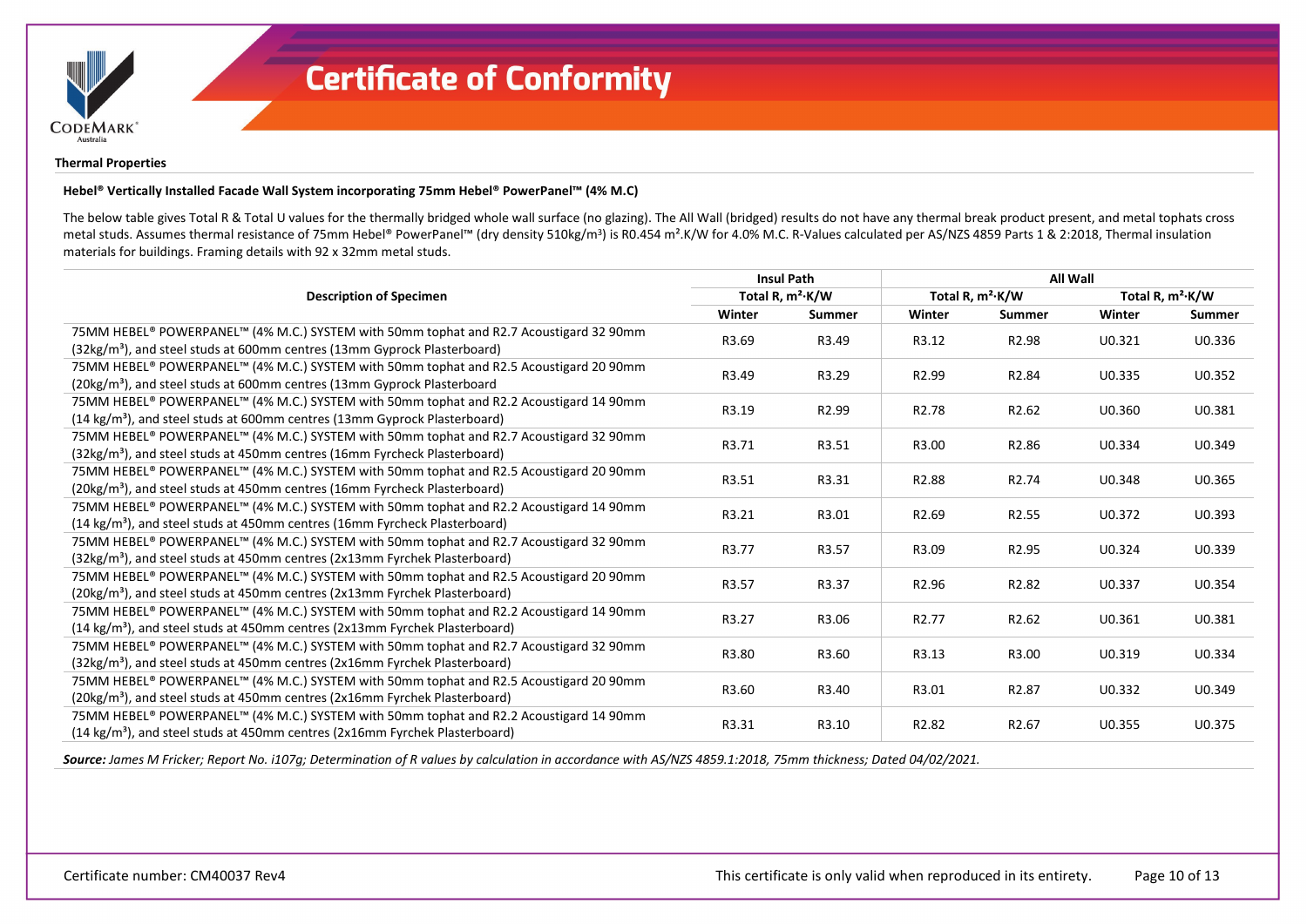

### **Hebel Vertically Installed Façade Wall System with Horizontal top hats incorporating 75mm Hebel® PowerPattern**™ **dry density 510kg/m3 (10mm Routed Hebel® PowerPanel™) (4% M.C)**

The below table gives Total R & Total U values for the thermally bridged whole wall surface (no glazing). The All Wall (bridged) results do not have any thermal break product present, and metal tophats cross metal studs. Assumes thermal resistance of 75mm Hebel® PowerPattern™ (dry density 510kg/m<sup>3</sup>) is R0.392 m<sup>2</sup>.K/W for 4.0% M.C. R-Values calculated per AS/NZS 4859 Parts 1 & 2:2018, Thermal insulation materials for buildings. Framing details with 92 x 32mm metal studs.

| <b>Description of Specimen</b>                                                                             | <b>Insul Path</b>   |                   | All Wall            |                   |                     |        |
|------------------------------------------------------------------------------------------------------------|---------------------|-------------------|---------------------|-------------------|---------------------|--------|
|                                                                                                            | Total R, $m^2$ ·K/W |                   | Total R, $m^2$ ·K/W |                   | Total R, $m^2$ ·K/W |        |
|                                                                                                            | Winter              | Summer            | Winter              | <b>Summer</b>     | Winter              | Summer |
| 75MM HEBEL POWERPATTERN™ (10mm routed panel) (4% M.C.) SYSTEM with 50mm tophat and Acoustigard             | R3.16               | R <sub>2.96</sub> | R <sub>2.74</sub>   | R <sub>2.58</sub> | U0.365              | U0.387 |
| 14 R2.2 90mm, 14kg/m <sup>3</sup> , and steel studs at 600mm centres (1x16mm Gyprock Fyrchek plasterboard) |                     |                   |                     |                   |                     |        |
| 75MM HEBEL POWERPATTERN™ (10mm routed panel) (4% M.C.) SYSTEM with 50mm tophat and Acoustigard             | R3.23               | R3.02             | R <sub>2.82</sub>   | R <sub>2.66</sub> | U0.355              | U0.376 |
| 14 R2.2 90mm, 14kg/m <sup>3</sup> , and steel studs at 600mm centres (2x13mm Gyprock Fyrchek plasterboard  |                     |                   |                     |                   |                     |        |
| 75MM HEBEL POWERPATTERN™ (10mm routed panel) (4% M.C.) SYSTEM with 50mm tophat and Acoustigard             | R3.26               | R3.05             | R <sub>2.86</sub>   | R <sub>2.70</sub> | U0.350              | U0.371 |
| 14 R2.2 90mm, 14kg/m <sup>3</sup> , and steel studs at 600mm centres (2x16mm Gyprock Fyrchek plasterboard  |                     |                   |                     |                   |                     |        |
| 75MM HEBEL POWERPATTERN™ (10mm routed panel) (4% M.C.) SYSTEM with 50mm tophat and Acoustigard             | R3.15               | R <sub>2.94</sub> | R <sub>2.71</sub>   | R <sub>2.56</sub> | U0.369              | U0.391 |
| 14 R2.2 90mm, 14kg/m <sup>3</sup> , and steel studs at 600mm centres (13mm Gyprock Plasterboard)           |                     |                   |                     |                   |                     |        |

*Source: James M Fricker; Report No. i107g; Determination of R values by calculation in accordance with AS/NZS 4859.1:2018, 75mm thickness (10mm routed panel); Dated 17/08/2021.*

#### **A4 Manufacturer and manufacturing plant(s)**

CSR Hebel® 112 Wisemans Ferry Road Somersby NSW 2250.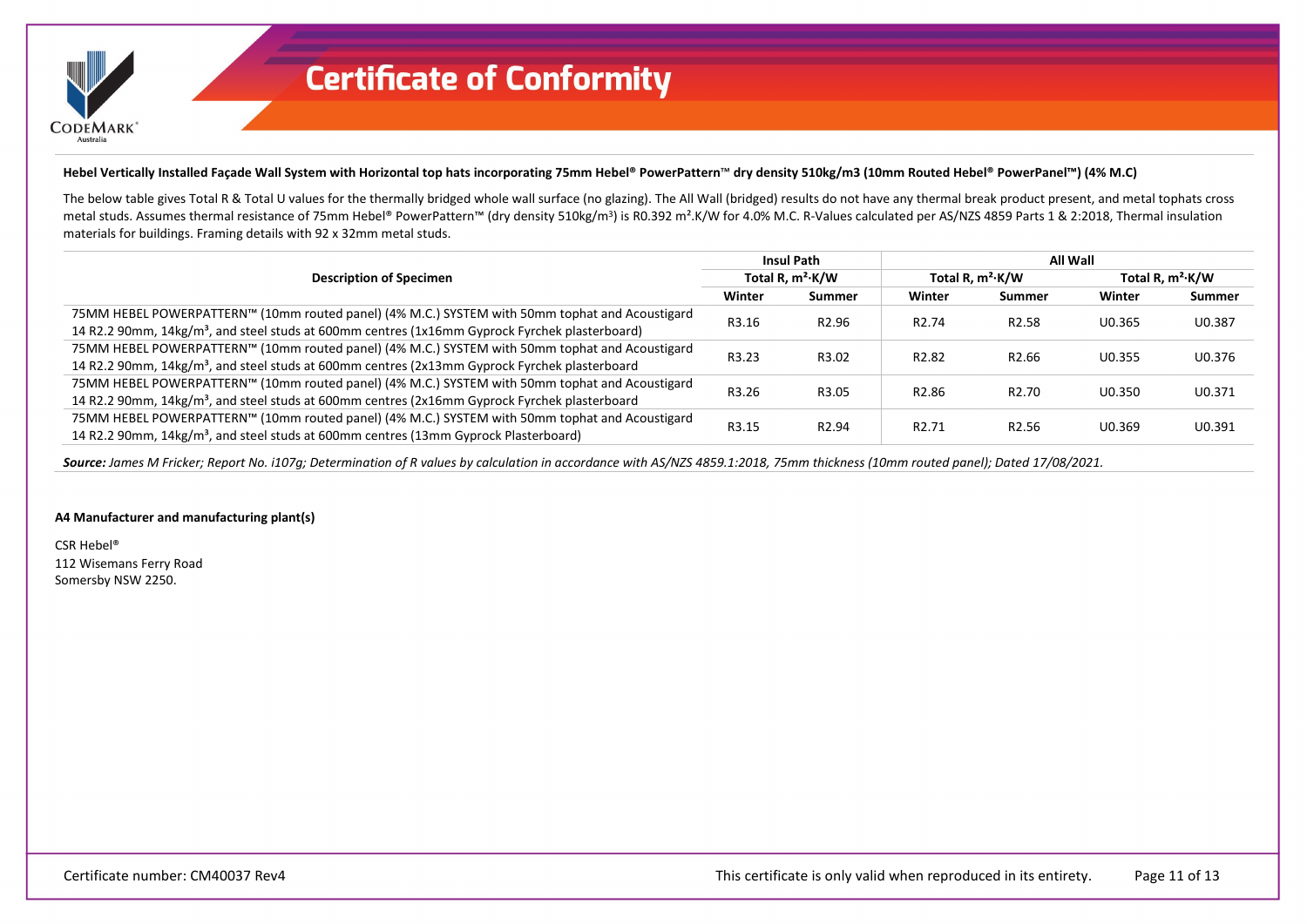

#### **A5 Installation requirements**

- **1.** The installation of the 75mm Hebel PowerPanel™ or 75mm Hebel PowerPattern™ with 10mm routed depth system must be in accordance with th[e CSR Hebel® Design and Installation Guide –](https://register.certmark.org/certificates/CSR-Building-Products/CM40037/HELIT015Oct21_Facades_D&I_Guide.pdf) HELIT015Oct21.
- 2. RONDO steel stud framing must be specified in accordance with the project wind loads as determined by the project design engineer. A design certificate prepared by the stud frame manufacturer or project engineer in regards to the stud framing specification must be provided to CSR Hebel®.
- **3.** The wall studs shall be 92mm deep steel studs installed at maximum 450m or 600mm (as applicable) centres and installed in accordance with the manufacturer's or project engineer's specification.
- 4. 75mm Hebel® PowerPanel™ panel shall fixed to steel studs through 50mm × 4.8m × 0.75mm BMT steel tophats which fixed to steel studs at max. 150mm from ends of top and bottom and max. 900mm centres in between.
- **5.** Include a maximum 20mm wide horizontal control joint within 75mm thick Hebel® PowerPanel™ and sealed with minimum 16mm deep Selleys Fireblock XT sealant backed with backing rod.
- **6.** The 75mm thick Hebel® PowerPanel™ shall be either supported on the concrete slab or on a continuous steel shelf angle fixed to the face of the concrete slab.
- **7.** The Hebel® PowerPanel™ shall optionally be nil profile and the panel joints shall be maximum 3mm wide and fully sealed with CSR Fireseal sealant.
- **8.** The 75mm thick Hebel® PowerPanel™ shall be extended to a height of up to 4.2 m.
- 9. All construction details of the 75mm Hebel® PowerPattern™ system must be identical to CSR Hebel® 75mm PowerPanel™ detailed in Exova Warringtonfire report ref. EWFA 43090900.2 with the only exceptions being the following,
	- Overall or partial thickness of the Hebel® PowerPanel™ may be reduced from 75mm to 65mm by way of routing (to produce Hebel® PowerPattern™); and
	- The wall studs spacing can be increased from 450mm centres to 600mm centres for one way FRL only (from Hebel® PowerPanel™ side).
- 10. Where required a layer of 16mm thick CSR Fyrchek plasterboard sheet has to be fixed to the internal face of the 75mm Hebel® PowerPattern™ system. This plasterboard sheet must be affixed as specified in the paragraph B.1.2.31 of EWFA 43090900.2.
- **11.** The walls are constructed in accordance with AS 5146.3:2015. AS 5146.3:2018
- **12.** External coating system to be in accordance with AS 5146.3:2015. AS 5146.3:2018
- **13.** The first (texture) coat and second (finish) coats must be acrylic latex coatings complying with AS/NZS 4548:1999 series.
- **14.** The coatings must be suitable and compatible with AAC Hebel® substrate (with priming where required).
- **15.** Coatings to comply with AS/NZS 4548.5:1999.
- **16.** Coating manufacturer to specify minimum coating dry film thickness to comply with AS/NZS 4548.5:1999.

#### **A6 Other relevant technical data**

#### **Non Combustibility**

### **75mm Hebel® AAC Panel with density of 510kgm3**

The certificate holder has provided the Certificate of Test for Combustibility for Materials in accordance with AS 1530.1:1994 for 75mm Hebel® Panel – Autoclaved Aerated Concrete (AAC) of density 510kgm3. **The material is NOT deemed combustible - Limited to the panel only.** 

*Source: CSIRO; NATA Accreditation No. 165; Report No. FNC12427A; dated 02/09/2019.*